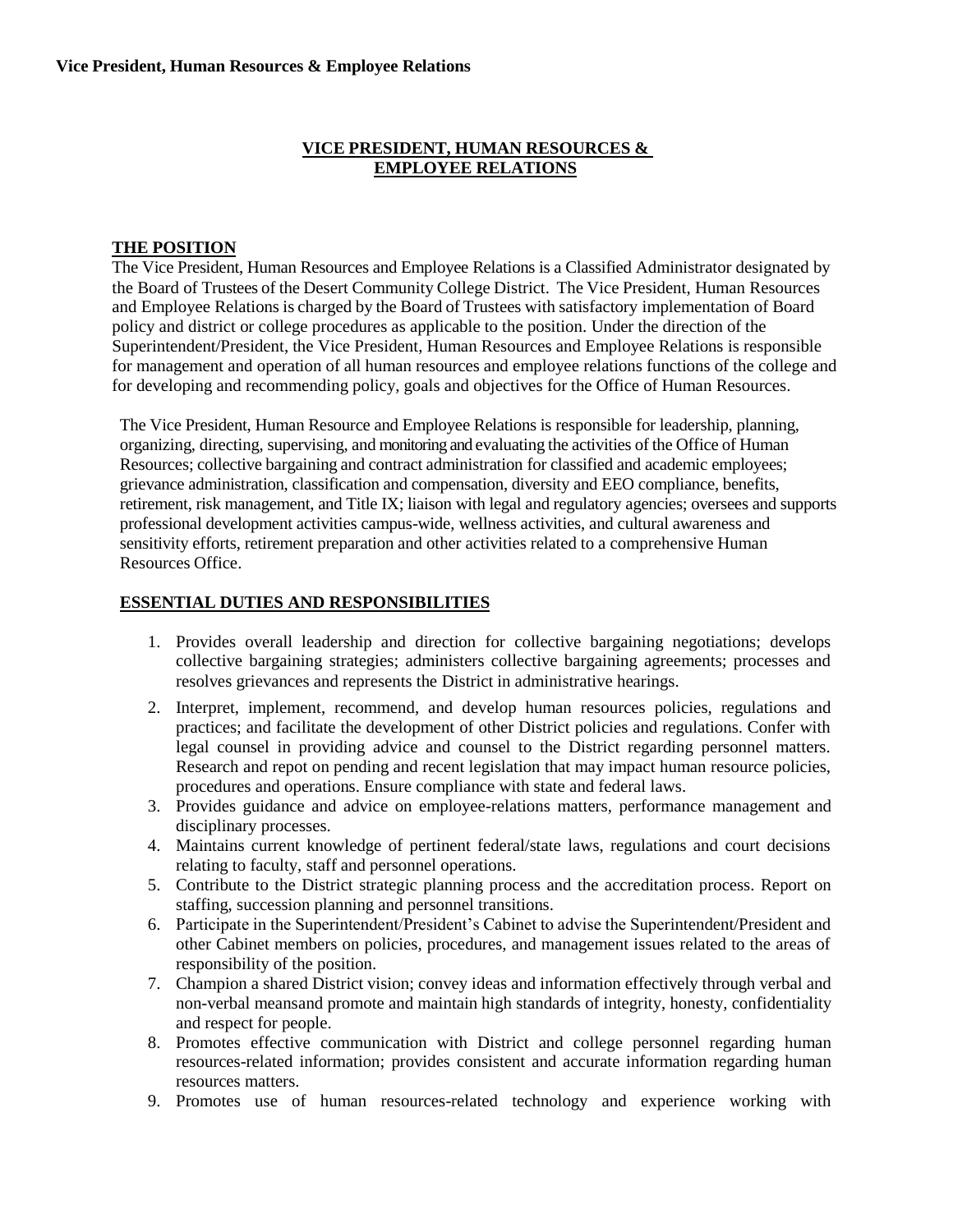administrative systems and databases to support human resources operational needs.

- 10. Provides overall leadership and coordination of recruitment and employment practices that promotes diversity andEEO compliance. Assess staffing levels and develop district staffing plan in alignment with District strategic plan.
- 11. Design and implement professional development programs including leadership and staff training; mandated trainings and employee orientation in alignment with District mission and goals. Design long and short-term efforts to professionally develop internal capacity to facilitate and improve organizational effectiveness in alignment with District strategic plan.
- 12. Oversees the District's Equal Employment Opportunity Plan and equal opportunity employment practices. Actively supports and assists in the development and management of faculty and staff diversity employment programs.
- 13. Oversees legal issues related to human resources and serve as a liaison with legal firms providing counsel. Responsible for receipt and management of investigations alleging unlawful discrimination and employment- related complaints and management of associated litigation.
- 14. Oversees the development and implementation of District human resources policies and procedures; ensures consistent application of policies and procedures and provides training and direction to managers in interpreting and applying personnel policies and procedures, state and federal laws/regulations and provisions of collective bargaining agreements
- 15. Develop and administer budget for the human resources office and monitors and controls expenditures.
- 16. Trains, supervises, evaluate and directs work of human resources staff. Currency in principles, practices,techniques and trends in human resources management.
- 17. Oversee and prepare items for the Governing Board meetings for information and approval. Provide technical expertise, information and assistance to the Superintendent/President at meetings. Prepare written and oral reports and presentations.
- 18. Represent, lead and chair District committees. Represents the district at local, State, or national meetings and serve as district representative on related committees and commissions as appropriate.
- 19. Oversees the development and administration of employee health and welfare and benefits programs, leaves of absence processes, workers' compensation, and risk management programs.
- 20. Perform related duties as assigned.

## **KNOWLEDGE AND ABILITIES**

**Knowledge of:** Principles, trends, methods, strategies and procedures pertaining to human resources management, labor relations, staff diversity and staff development; principles, methods, techniques and strategies of organizational planning, evaluation and forecasting; principles and practices of management and supervision; legal mandates, policies and procedures, appropriate to the administration of a comprehensive human resources program in a community college, e.g., the Education Code, retirement systems that apply to community college personnel, and workers' compensation; data management, storage and retrieval systems and an understanding of the dynamics of the changing environment in information technology.

**Ability to:** Develop, design and implement reports, policies and studies covering a wide range of college institutional services concerns; make clear and concise oral presentations; commit to shared governance, collaboration, and District goals and missions; apply technology to effectively and efficiently manage all College institutional services; establish and maintain effective and harmonious working relationships with a diverse population of students, staff and community; communicate effectively both orally and in writing; Demonstrate understanding, sensitivity and commitment to meeting the needs of the diverse ethnic, cultural, socioeconomic and disability backgrounds of students, faculty, staff and community;